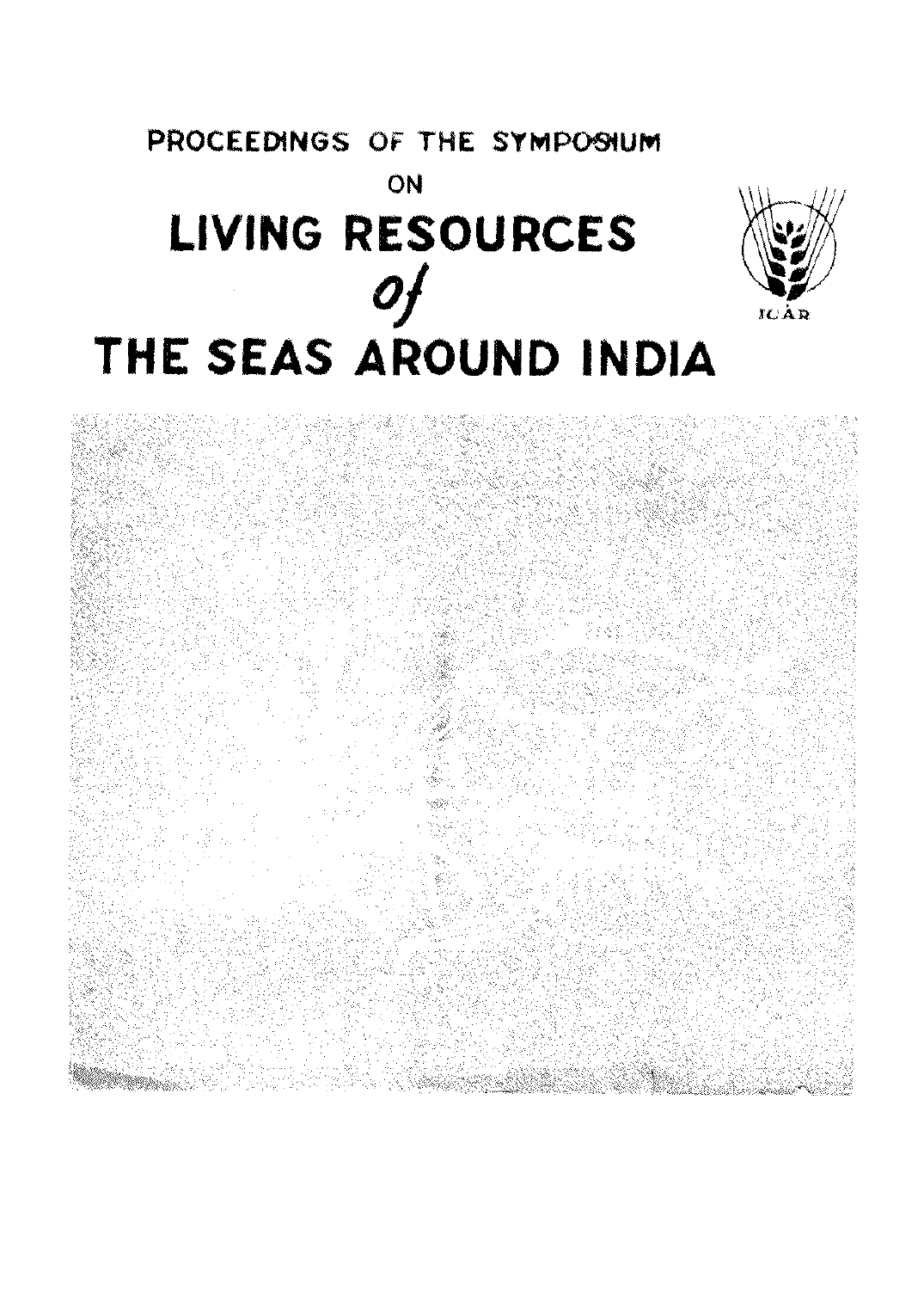**PROCEEDINGS OF THE SYMPOSIUM ON LIVING RESOURCES OF THE SEAS AROUND INDIA** 



# SPECIAL PUBLICATION **CENTRAL MARINE FISHERIES RESEARCH INSTITUTE**

**COCHIN- 1 1** 

**1973** 

 $\sim$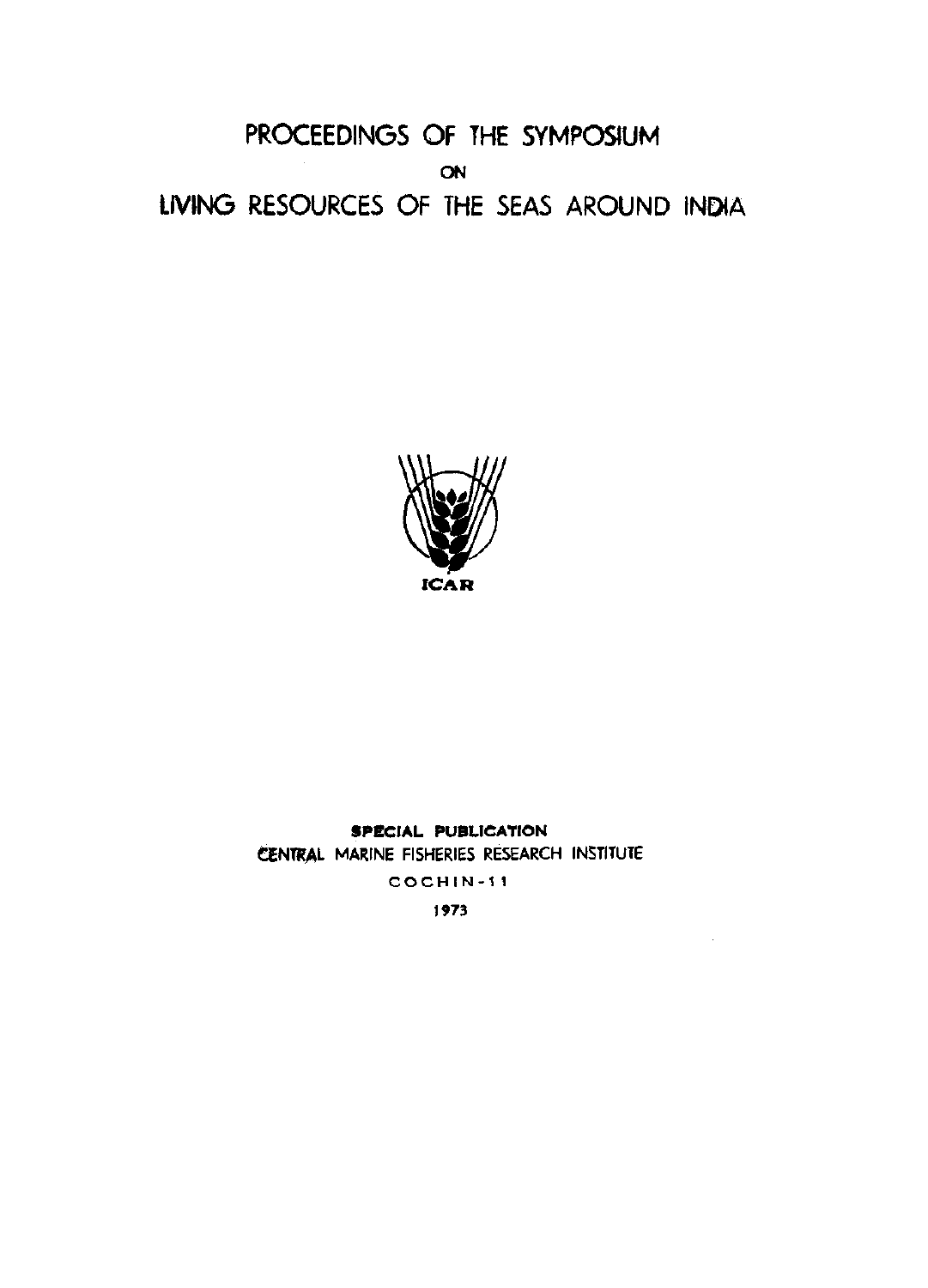#### P. S. **B. R.** JAMES\*

#### *Central Marine Fisheries Research Institute, Mandapam Cam*

#### ABSTRACT

In recent years, the catches of silver-bellies from the seas around India have shown a steep rise, from 15,274 m. tons in 1950 to 43,823 m. tons in 1967, at present forming 5 08% of total marine fish production and offer scope for further development. While they are caught all along the Indian coast, a significant fishery exists only in the southern States. It is essentially a round-the-year coastal fisheiy, its range not exceeding about 30 metres in depth. Although the fish school together at the bottom, perhaps with the exception of one or two species which seem to live in, or at least migrate to surface waters, they do not seem to migrate long distances. The peak season for the fishery varies with the dominant species at a place which in turn is dependent on the type of bottom to a large extent.

As many as 17 species are now known to be available in the seas around India, but from the fishery point of view, seven species, *viz., Leiognathus jonesi, L. splendens, L. bindus, L. dussumieri, L. equulus, Secutor insidiator* and *Gaz minuta* seem to be important, of which *L. splendens* is widely distributed along the Indian coast. As most of the species are small and appear to be short-lived, and since the present method of exploitation leaves enough brood for replenishing the stocks, it is desirable to catch fish of all sizes for the best utilisation of the resource.

The best and most suitable gear for these fishes are the trawl nets, followed by boat seines and shore seines. Hitherto unexploited sheltered coastal areas with muddy or coral-sandy bottom are likely to be the new grounds for these fishes forming further supplies of food, fish meal and fertilizer.

#### **INTRODUCTION**

**THE** fishes of the family Leiognathidae, popularly called silver-bellies, have gained importance in recent years due to the discovery of new fishing grounds for them and the consequent steep and steady rise in their catches constituting an ample source of cheap food, fish meal and fertilizer. Ten years ago, these fishes were mainly caught by indigenous craft and gears like catamarans and bag nets. In recent years, the catches have been substantially increased by modern methods of harvesting, employing mechanised boats and trawl nets. Though the other gears like shore seines, bag nets and drift-nets continue to be the subsidiary gears for these fishes, the landings by the traw! nets are considerably high at a number of places. This gear appears to be quite effective since the fishes habitually live at or nearer the bottom in large schools and do not seem to migrate long distances. The few references of importance on some species of this group from the fishery point of view are those of Arora (1951), Jones (1966) and Balan (1967). Other information is contained in the Annual Reports of CMFRI.

#### CATCH PARTICULARS

The total catch of silver-bellies in India during the period 1950-67 ranged from 9,408 to 43,823 m. tons, contributing from 1 -45 to 5-08 % of the total marine fish production in the country. The catch of silver-bellies and also their percentage contribution was maximum in 1967, while the catch was minimum in 1953 but the percentage lowest in 1957. The average catch for the ten years **from** 1958 to 1967 was 23,255 m. tons, forming 2-96 per cent of total marine fish catch.

<sup>•</sup> Present Address: University of Agricultural Sciences Fisheries, College, Mangalere-1.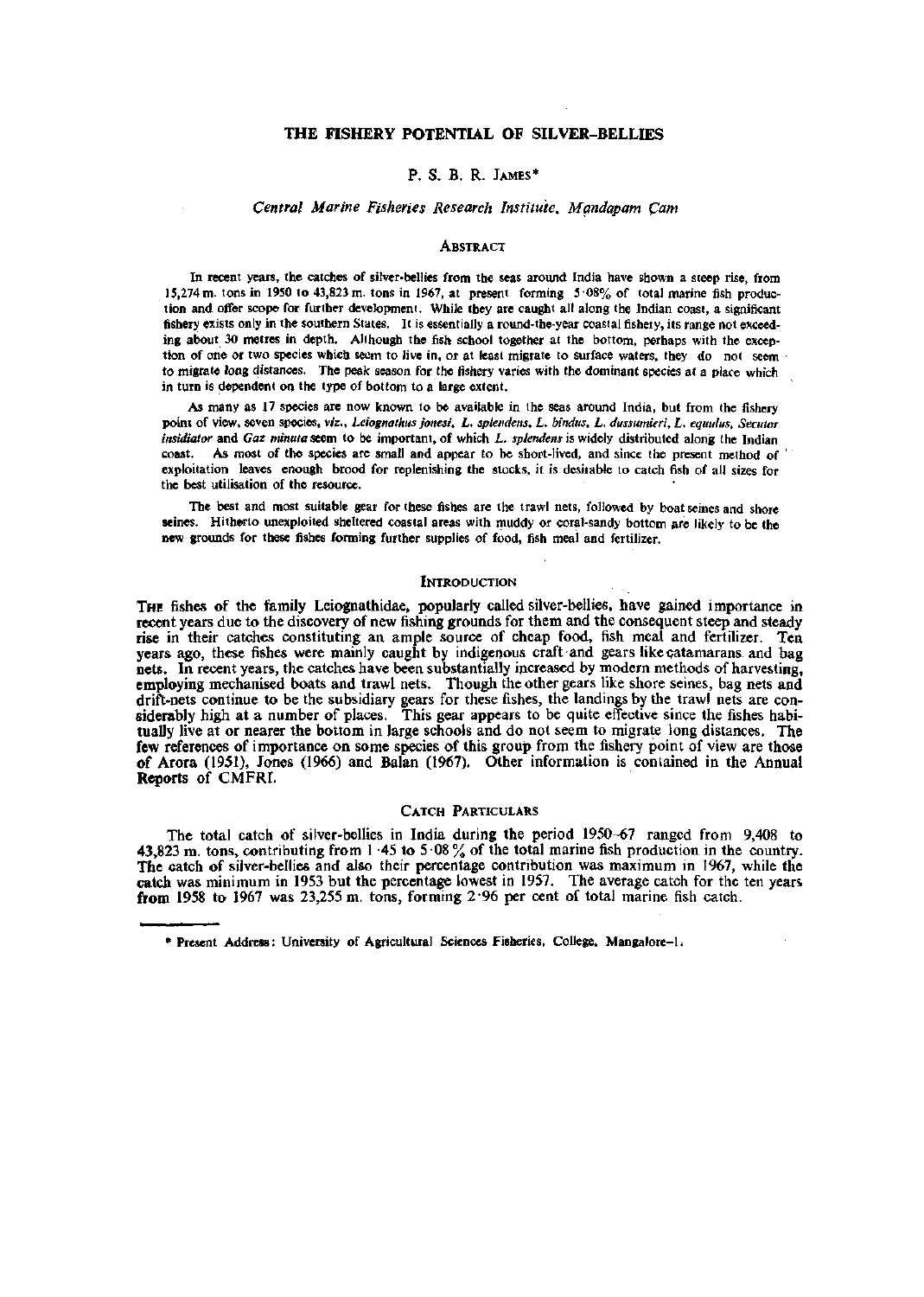Silver-bellies are caught all along the Indian coast, but good fishing grounds seem to be present only off the coasts of the southern states. They are landed almost round the year, but peak season for the fishery varies with the dominant species at a place. The depth range of the fishing grounds does not usually exceed 30 metres, the fishery therefore mostly confined to the coastal belt,

In West Bengal and Orissa, the catch of silver-bellies was very poor till 1956. But from 1957 to 1967, there was some improvement when the catches ranged from 121 to 2,145 m. tons with the highest catch in 1967. In Andhra Pradesh also, though the fishery was not good till 1956, considerable rise in production was achieved, the catches thereafter ranging between 908 to 5,978 m. tons. The catches appear to be comparatively better in the northern region (especially *oi]'* Visakhapatnam and Srikakulam Coasts) than in the southern region. The silver-belly catches in Madras State have been more or less uniformly good, recording maximum production compared to all the other States. The catches were especially remarkable since 1964, ranging between 10,556 and 19,839 m. tons. The most productive areas in the State appear to be in the Palk Bay and Gulf of Mannar regions along the south-east coast, where a lucrative fishery operates. In this region, 15 species occur but about 6 of them are important; *Leiognathus splendens* is the dominant species. At Cape Comorin, for the period 1958-63 it was estimated that a total of 117 89 tonnes of silver-bellies were landed with an average of 19:64 tonnes, forming  $1 \cdot 1\%$  of total catch of fish (Chacko *et al.*, 1967). Off Pondicherry, 16 55, 202 00 and 840 m. tons of silver-bellies were landed in 1964, 1965 and 1966 respectively. In Kerala, silver-bellies constitute one of the important fisheries. The catches fluctuated considerably between 1950 and 1963 but thereafter they steadily increased to a maximum of 12,970 m. tons in 1966. In 1967, the total quantity landed was 11,987 m. tons. The northern section of the State from Cannanore to Calicut accounts for about 65 to  $75\%$  of the catch, the central section from Palghat to Ernakulam  $25-30\%$  and the rest from the southern section. The catches of silver-bellies were generally poor in Mysore State, with a maximum of 3,746 m. tons in 1962. The catches have been highly fluctuating in other years and showed a decline since 1964. In Goa, the catches of silver-bellies are of the order of about 1,000 m. tons per year. In Maharashtra the silver-bellies are caught in very poor quantities, generally not exceeding a thousand m. tons per year but in 1967 there was a significant rise to 3,167 m. tons. The silver-belly catches are the poorest in Gujarat, of all the maritime States of India. While silver-bellicu occur only as stray specimens in the Laccadive group of Islands, small quantities of the order of about 50 m. tons are landed in the Andaman and Nicobar Islands where there seems to be some scope for further development.

From the above data, it is clear that silver-bellies form a substantial fishery in the States of Andhra Pradesh, Madras and Kerala, to some extent in Mysore and Maharashtra. It is poor in West Bangal and Orissa, Gujarat, Goa and the Island groups mentioned.

All available information on the catch particulars of silver-bellies in different areas by trawling is given in Table I. It may be seen that best catch rates are obtained in the Palk Bay and Gulf of Mannar region in the vicinity of Mandapam, followed by the Tuticorin area of Gulf of Mannar. Fairly good catch rates are recorded off Karwar, Puri and Visakhapatnam.

The catch data at Mandapam (Palk Bay) was studied from 1964 through 1968, for understanding the trend of the fishery, as this is one of the areas of abundance of silver-bellies accounting for about 90% of the trawl catch of a boat. The average catch of silver-bellies per boat per day in different months (at Mandapam) for the period 1964 to 1968 is given in Table II. It is clear from this that the catches of silver-bellies have increased in each successive years and that the peak catches are obtained generally in August-September period. Some aspects of the fishery, species composition, size range and catch rates area-wise (25 square miles each) in the Palk Bay and the Gulf of Mannar off Mandapam were given by James and Clement Adolph (MS, 1966).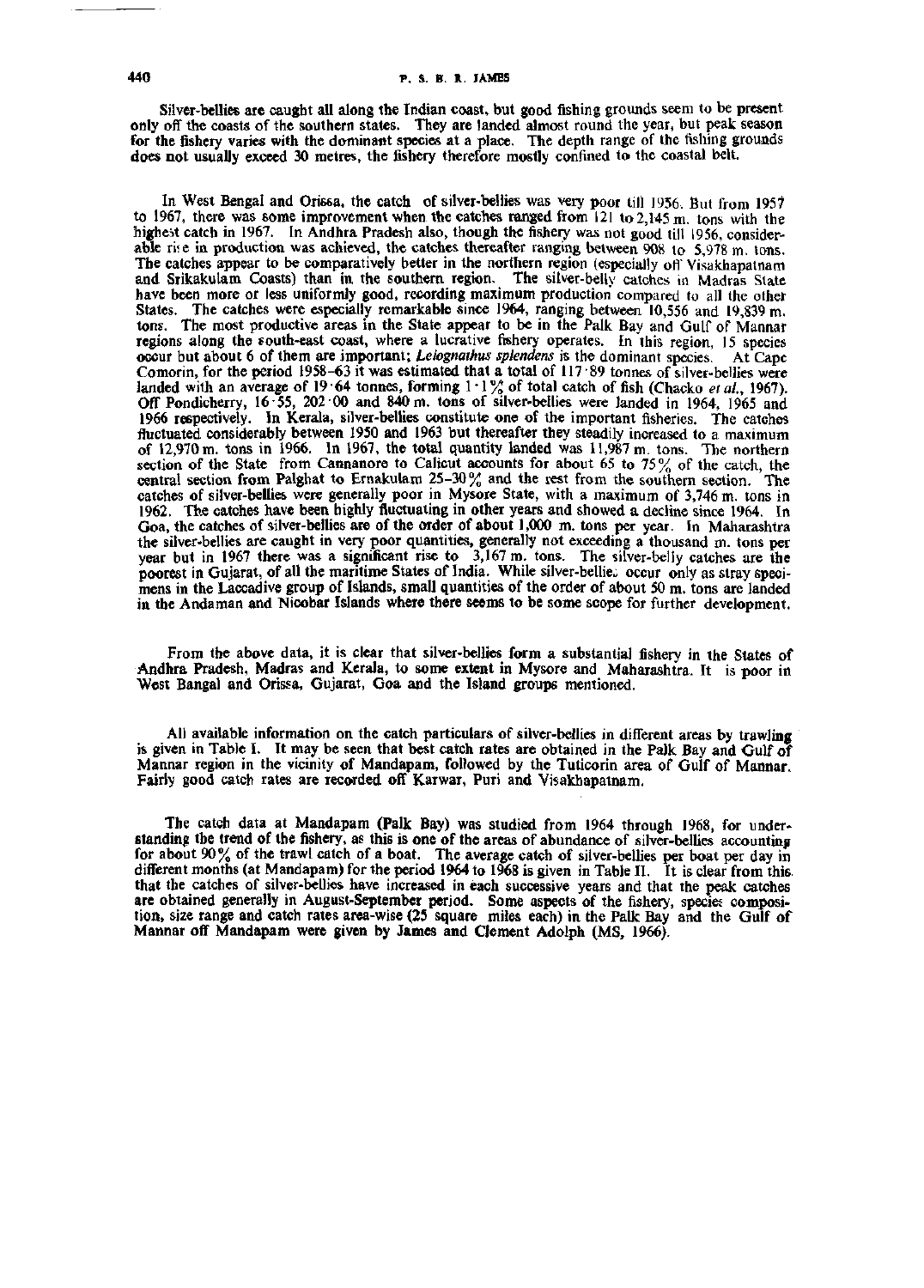### TABLE I

*Particulars of places, depth, season, nature of bottom of the sea, catch rate by trawling and percentage composition of silver-bellies: along the Indian Coast* 

[Data compiled from the Annual Reports of (CMFRl) fifem 1960-61 to 1966-67[

| Place and Year                                  | Depth<br>(metres)    | <b>Bottom</b>                                  | Season                                                       | Catch hr. (kg.)                                             | Percentage<br>composition<br>of silver-<br>bellies in<br>total catch | Remarks                                                                                 |
|-------------------------------------------------|----------------------|------------------------------------------------|--------------------------------------------------------------|-------------------------------------------------------------|----------------------------------------------------------------------|-----------------------------------------------------------------------------------------|
| 1. West Bengal and<br>Orissa (1962–63)          | $11 - 68$            |                                                | $\ddot{\phantom{a}}$                                         | $4.6 - 35 - 7$                                              | a.                                                                   | Puri Coast has been<br>found to be rich.                                                |
| 2. Off Chilka. Puri and<br>River Devi (1960–61) | $\ddot{\phantom{1}}$ | $\sim$ $\sim$                                  | $\ddot{\phantom{1}}$                                         | $\ddot{\phantom{1}}$                                        | $\ddot{\phantom{0}}$                                                 | Availability<br>of large<br>silver-bellies<br>indi-<br>cated<br>(size<br>not<br>known). |
| 3. Visakhapatnam<br>$(1961 - 63)$               | $30 - 124$           | Muddy sand, mud<br>or sand                     | $\ddot{\phantom{0}}$                                         | $1.09 - 6.90$                                               | $-+$                                                                 | $\ddot{\phantom{1}}$                                                                    |
| 4. Madras (1965-66).                            | . .                  |                                                | August-January                                               | . .                                                         | $\ddot{\phantom{a}}$                                                 | About 20,000 kg, per<br>year. 8 species occur<br>5 species of fishery<br>importance.    |
| *5. Mandapam (1964)                             | $10 - 26$            | Muddy, sandy and<br>coral                      | Throughout the year<br>April-October (PB)<br>Nov.-March (GM) | $37 \cdot 77 - 320 \cdot 00$ (PB)<br>$182.95 - 372.23$ (GM) | $92.0 - 96.0$<br>(PB)<br>$85.0 - 90.0$<br>(GM)                       | 15.<br>species occur. 6<br>species of fishery<br>importance.                            |
| 6. Tuticorin (1961-67)                          |                      | $3.60 - 40.26$ Muddy, sandy or<br>sand and mud | Throughout the year<br>Peak January-March                    | $2.80 - 70.72$                                              | $4.5 - 60.3$                                                         | Predominantly silver-<br>bellies in $7-14$ m.<br>depth.                                 |
| 7. Overi (1960–61)                              | $10 - 14$            | $\ddot{\phantom{1}}$                           | $\ddot{\phantom{1}}$                                         | $\ddot{\phantom{0}}$                                        | 48.5                                                                 |                                                                                         |
| 8. Cape Comorin (1960-61)                       | $\ddot{\phantom{0}}$ | $\sim$ $\sim$                                  | $\ddot{\phantom{0}}$                                         | $\ddot{\phantom{0}}$                                        | 2.6                                                                  | . .                                                                                     |
| 9. Cochin (1962-63)                             | up to $57$           | . .                                            | September-March                                              | . .                                                         | 2.6                                                                  |                                                                                         |
| 10. Calicut (1965–66)                           | $\ddot{\phantom{1}}$ | $\ddotsc$                                      | April-December                                               | $\ddot{\phantom{0}}$                                        | $\ddot{\phantom{1}}$                                                 | Two species important<br>from fishery point<br>of view.                                 |
| 11. Cannanore (1966–67)                         | $10 - 20$            | $\ddot{\phantom{a}}$                           | August-November<br>(peak)                                    | $\ddot{\phantom{a}}$                                        | $15 \cdot 20 - 16 \cdot 32$                                          | $\bullet$ $\bullet$                                                                     |
| 12. Mangalere (1964–66)                         | $11 - 54$            | $\ddot{\phantom{a}}$                           | $\ddot{\phantom{1}}$                                         | . .                                                         | $\ddot{\phantom{1}}$                                                 | Chiefly silver-bellies.                                                                 |
| 13. Karwar (1963-66)                            | . .                  | . .                                            | September-March                                              | $0.39 - 50.44$<br>(Highest $140 \cdot 00$ )                 | $24 - 78$                                                            | $\ddot{\phantom{1}}$                                                                    |

Data from the Ouarrer/y *Reviews of the Indo.Norwegian Project for the year* 1964. P.B., Palk Bay; G.M., Gulf of Mannar.

 $\sim 10^7$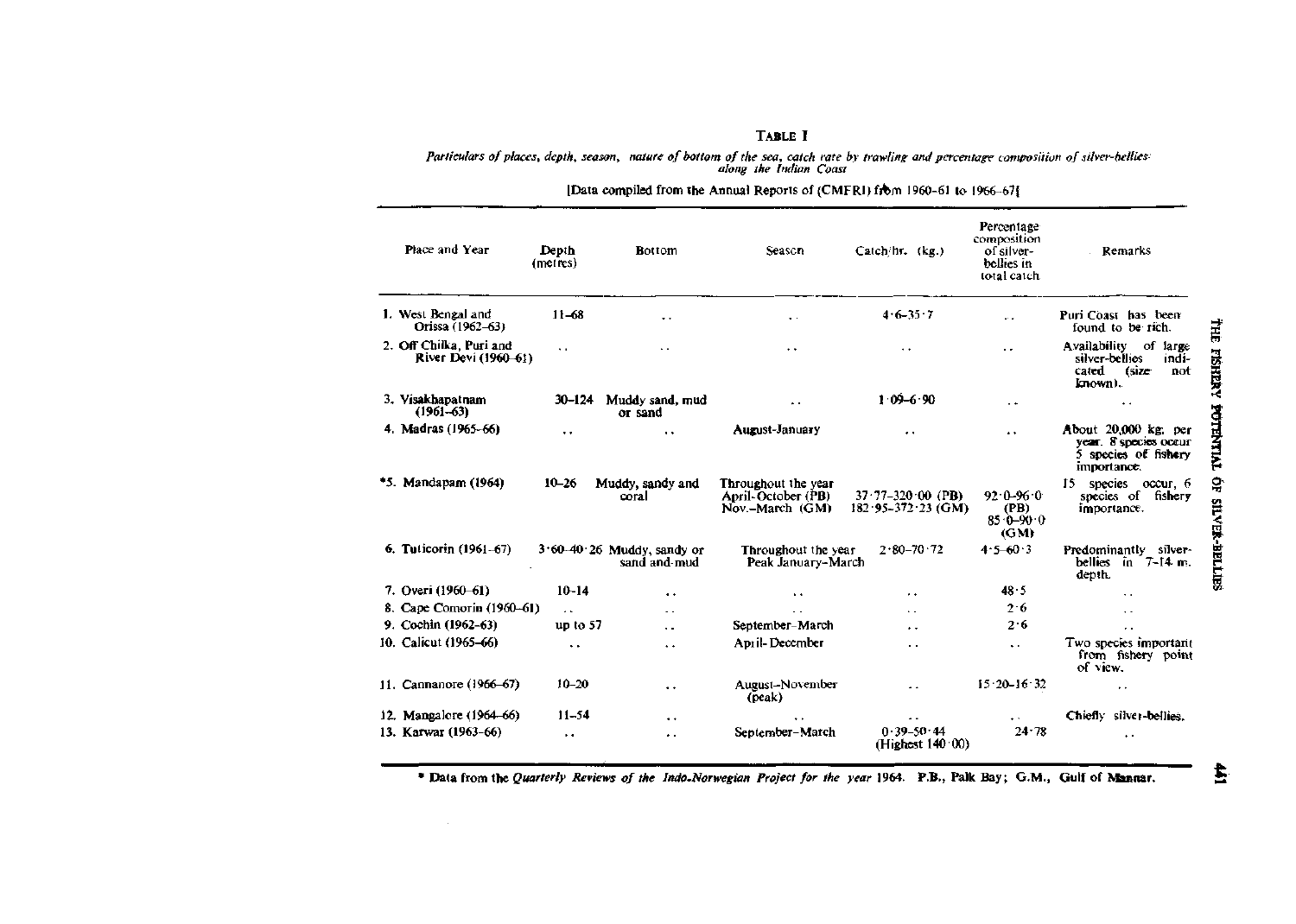**• • •** 

**V 1** 

|     | 1967 |                  | 1968  |     |                  |  |  |  |  |
|-----|------|------------------|-------|-----|------------------|--|--|--|--|
| ı   | 2    | 3                | 1     | 2   | 3                |  |  |  |  |
| 69  | 69   | 976-41           | 51    | 51  | 199.95           |  |  |  |  |
| 120 | 101  | 882.85           | 151   | 124 | 740.24           |  |  |  |  |
| 299 | 122  | 1,216.45         | 290   | 137 | 625.50           |  |  |  |  |
| 308 | 142  | 1,211.63         | 608   | 128 | 940.96           |  |  |  |  |
| 516 | 137  | $1.433 - 84$     | 684   | 138 | $1.356 \cdot 04$ |  |  |  |  |
| 580 | 117  | $1,572 \cdot 19$ | 1,104 | 129 | 1,524.47         |  |  |  |  |
| 713 | 143  | 1,505.57         | 1,219 | 143 | $1.108 \cdot 44$ |  |  |  |  |
| 659 | 130  | 1,850.96         | 958   | 137 | $970 - 87$       |  |  |  |  |
| 504 | 113  | 1,786.43         | 290   | 121 | 547.90           |  |  |  |  |

## **TABLE II**

 $\sim$ 

Average catch (kg.) of silver-bellies per boat per day landed by trawl nets operated from pablo boats off Mandapam in Palk Bay and Gulf of Mannar<br>during the period 1964 to 1968. Total number of boats operated and total n

|                | $1964*$       |                                   |                                                   | 1965                 |                      |                      | 1966                 |                |                  | 1967                 |                      |                      | 1968  |              |            |
|----------------|---------------|-----------------------------------|---------------------------------------------------|----------------------|----------------------|----------------------|----------------------|----------------|------------------|----------------------|----------------------|----------------------|-------|--------------|------------|
| Month          | ope-<br>rated | Total Total<br>boats boats<br>vođ | No. of No. of Average<br>catch<br>obser- per boat | 1                    | $\overline{2}$       | 3                    | $\mathbf{1}$         | $\overline{2}$ | 3                | 1                    | $\mathbf{z}$         | 3                    | 1     | $\mathbf{2}$ | 3          |
| <b>January</b> |               |                                   | $209.64$ †                                        |                      |                      | $\ddot{\phantom{1}}$ | $\ddot{\phantom{1}}$ | 1              | $480 - 82$       | 69                   | 69                   | 976 41               | 51    | 51           | 199.95     |
| February       | $\mathbf{2}$  | 2                                 | $554.47+$                                         | $\cdot$ .            | . .                  | $\cdot$ .            | . .                  |                | 406.84           | 120                  | 101                  | 882.85               | 151   | 124          | 740.24     |
| March          | 2             | 2                                 | $502.32+$<br>580.00                               | $\sim$ $\sim$        | t                    | 791.85               | $\ddot{\phantom{0}}$ | 90             | 999.27           | 299                  | 122                  | 1,216.45             | 290   | 137          | 625.50     |
| April          | 2             | 2                                 | 478.56                                            | $\ddot{\phantom{1}}$ | 74                   | 1,116.85             | $\ddot{\phantom{0}}$ | 123            | $1,022 \cdot 41$ | 308                  | 142                  | 1,211.63             | 608   | 128          | 940.96     |
| May            | $\mathbf{2}$  | 2                                 | 686.08                                            | $\ddot{\phantom{a}}$ | 151                  | 1,013.74             | $\ddot{\phantom{a}}$ | 198            | $1,472 \cdot 48$ | 516                  | 137                  | 1,433.84             | 684   | 138          | 1,356.04   |
| June           | $\mathbf{2}$  | 2                                 | 810.68                                            | $\ddot{\phantom{1}}$ | 166                  | 1,168.64             | $\ddot{\phantom{a}}$ | 184            | 1,405.63         | 580                  | 117                  | $1,572 \cdot 19$     | 1,104 | 129          | 1,524.47   |
| July           | $\mathbf{z}$  | 2                                 | 1,075.68                                          | 623                  | 152                  | $1,301 \cdot 22$     | $\ddot{\phantom{0}}$ | 185            | 1,159.20         | 713                  | 143                  | 1,505.57             | 1,219 | 143          | 1,108.44   |
| August         | $\mathbf{z}$  | 2                                 | 1,511.24                                          | 746                  | 142                  | 1,136.15             | 756                  | 150            | 1,050.60         | 659                  | 130                  | 1,850.96             | 958   | 137          | $970 - 87$ |
| September      | 2             | 2                                 | 1,034.97                                          | 367                  | 146                  | 1,337.84             | 488                  | 134            | 1,533.39         | 504                  | 113                  | 1,786.43             | 290   | 121          | 547.90     |
| October        | 2             | 2                                 | $1.396 \cdot 00$                                  | 122                  | 121                  | $1,285 \cdot 27$     | 220                  | 128            | $1,198 \cdot 77$ | 369                  | 92                   | 1,476.08             | 372   | 79           | 1,283.89   |
| November       | 2             | 2                                 | $616.70+$                                         | 47                   | 47                   | $1,290 - 44$         | 150                  | 144            | $1,091 - 23$     | . .                  | $\cdots$             | $\ddot{\phantom{1}}$ | 42    | 32           | 847.89     |
| December       | 2             | 2                                 | $1,376.45$ †                                      | $\ddot{\phantom{1}}$ | $\ddot{\phantom{1}}$ | $\ddot{\phantom{1}}$ | 92                   | 92             | 1,223.56         | $\ddot{\phantom{1}}$ | $\ddot{\phantom{1}}$ | $\ddot{\phantom{1}}$ | 218   | 112          | 461.091    |

 $\sim$ 

*\** Data from INP medium boats; t Data refer to Gulf of Mannar.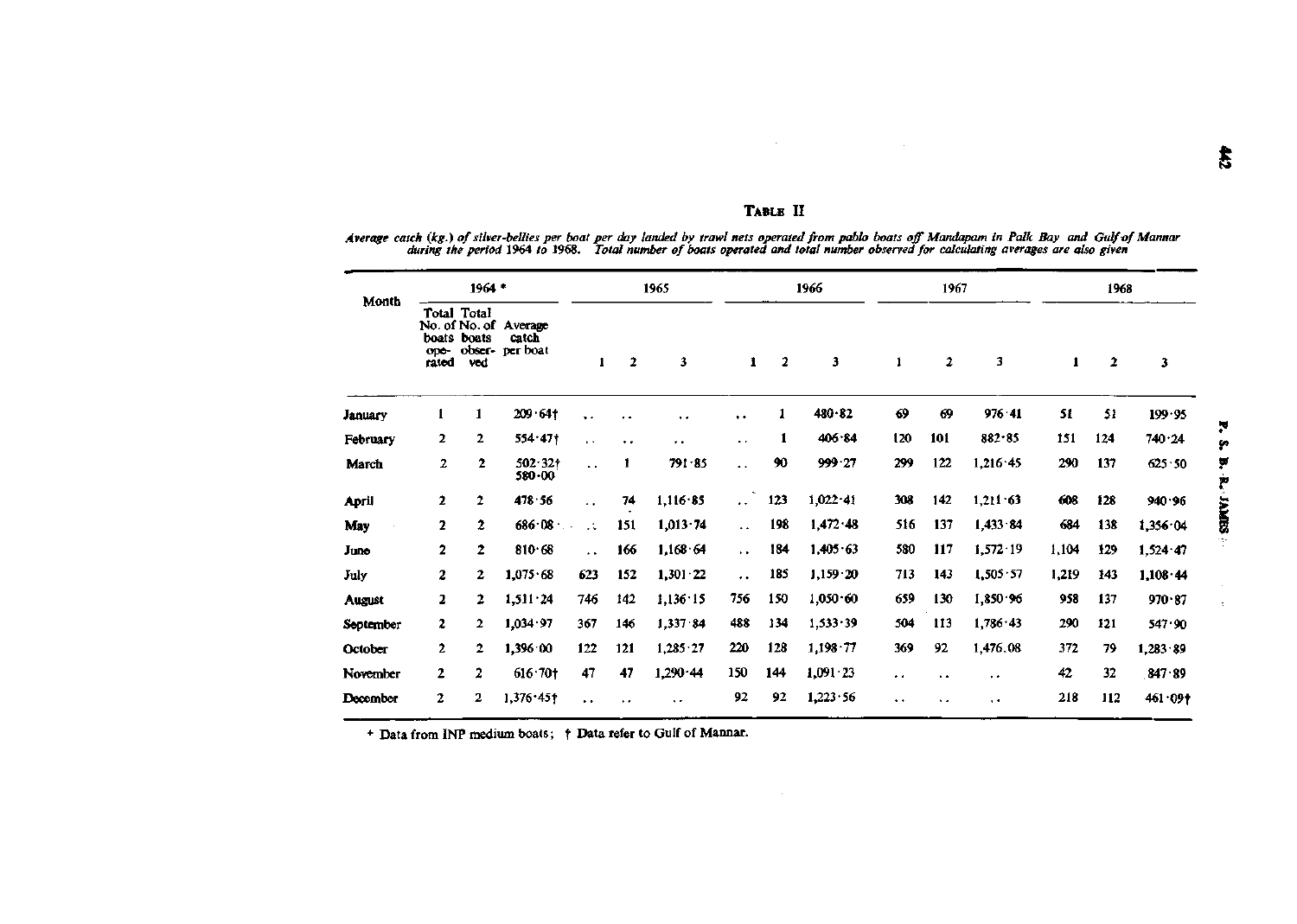#### NOTES ON IMPORTANT SPECIES

It is now known that 17 species of silver-bellies inhabit the seas around India, of which seven species, *Leiognathus Jonesi, L. splendens, L. bindus, L. dussumieri,. L. equulus, Secutor insidiator*  and *Gazza minuta* are important from the fishery point of view. An account of some species of fishery importance is given below:

*Leiognathus jonesi*—The life span of the species has been estimated to be about three years, attaining a maximum size of 152 mm. total length. The commercial catches generally include the total size range from 26-100 mm. fork length, with 40-75 mm. size group dominant. The species spawns from March to September, individuals maturing at the end of first year. Juveniles, 17-40 mm. occur from January-June, October-November. It mainly feeds on diatoms. Large shoals of the fish inhabit shallow areas of the coastal waters usually between 12-20 m. depth with muddy or sandy bottom. One and two-year old fish mainly support the fishery but juveniles also form variable percentage of the catch in different months. It is of interest to mention also form variable percentage of the catch in different months. here, this species forms about 90% of the catches of silver-bellies in the Palk Bay near Mandapam, supporting almost exclusively the silvery-belly fishery, yielding the highest catch rate along the Indian Coast. In the same place, in the Gulf of Mannar, it does hardly contribute to  $10\%$  of the silver-belly catch. In both the regions, the species occurs with other species of the group. Since the species appears to be short-lived breeding at the end of first year, and as the present method of exploitation leaves enough brood to replenish the future stocks, it is advisable to catch fish of all sizes for the best utilization of this resource.

*Leiognathus splendens.*—It appears to be the species most widely distributed along the Indian coast. It contributes to the fishery along with other species, especially along the west coast of India. Commercial catches generally include fish between 50 to 100 mm T.L. It attains a maxi-Commercial catches generally include fish between 50 to 100 mm T.L. It attains a maximum size of about 150 mm. T.L. Juveniles f30 mm. T.L.) have been found to enter estuaries (at Mangalore).

*Leiognathus dussumieri.*—Perhaps this should be considered the next important species to *L. splendens* on an all-India basis. Apart from other localities, it is the dominant species in Gulf of Mannar off Mandapam and Tuticorin where the catch rates are high. The total size range is 19-145 mm. total length, the 75-100 mm. fork length being the commercial size. Mature fish were recorded in January-March, May, July, October, November and juveniles (19-54 mm.) in April, May and November. The species mainly feeds on gastropods, bivalves, tubiculous polychaetes, copepods, etc. It appears to inhabit coral-sandy bottom areas, at depths usually ranging from  $12 - 26$  m.

*Leiognathus bindus.*—This species is also widely distributed both on east and west coasts of India, contributes to a fairly high percentage of the catches of silver-bellies and also forms the dominant species in certain localities. It appears to be especially abundant in the Calicut area where large quantities are caught in bag nets, the 55-95 mm. group mainly supporting the fishery. The size at first maturity was found to be 87 mm., average egg production being 6,162. The species spawns once a year from December to February. Shoaling in surface waters was reported, luminescent shoals yielding heavy catches on dark nights. At Mandapam, it has been found to be more abundant in the Gulf of Mannar than in Palk Bay and mature specimens and juveniles (31-66 mm.) are recorded in November, February and March and November and May respectively.

*Secutor insidiator.—This* species appears to be dominant in the silver-belly catches at Madras where seven other species are also known to occur. The overall size range varies from 21-100 mm. fork length. Advanced stages occur in August-September and February-March, indicating possibility of spawning more than once. Juveniles, 13-31 mm., were noticed in March. Fish in advanced stages were also recorded at Mandapam during October and February and juveniles (16-38 mm.) in April and May.